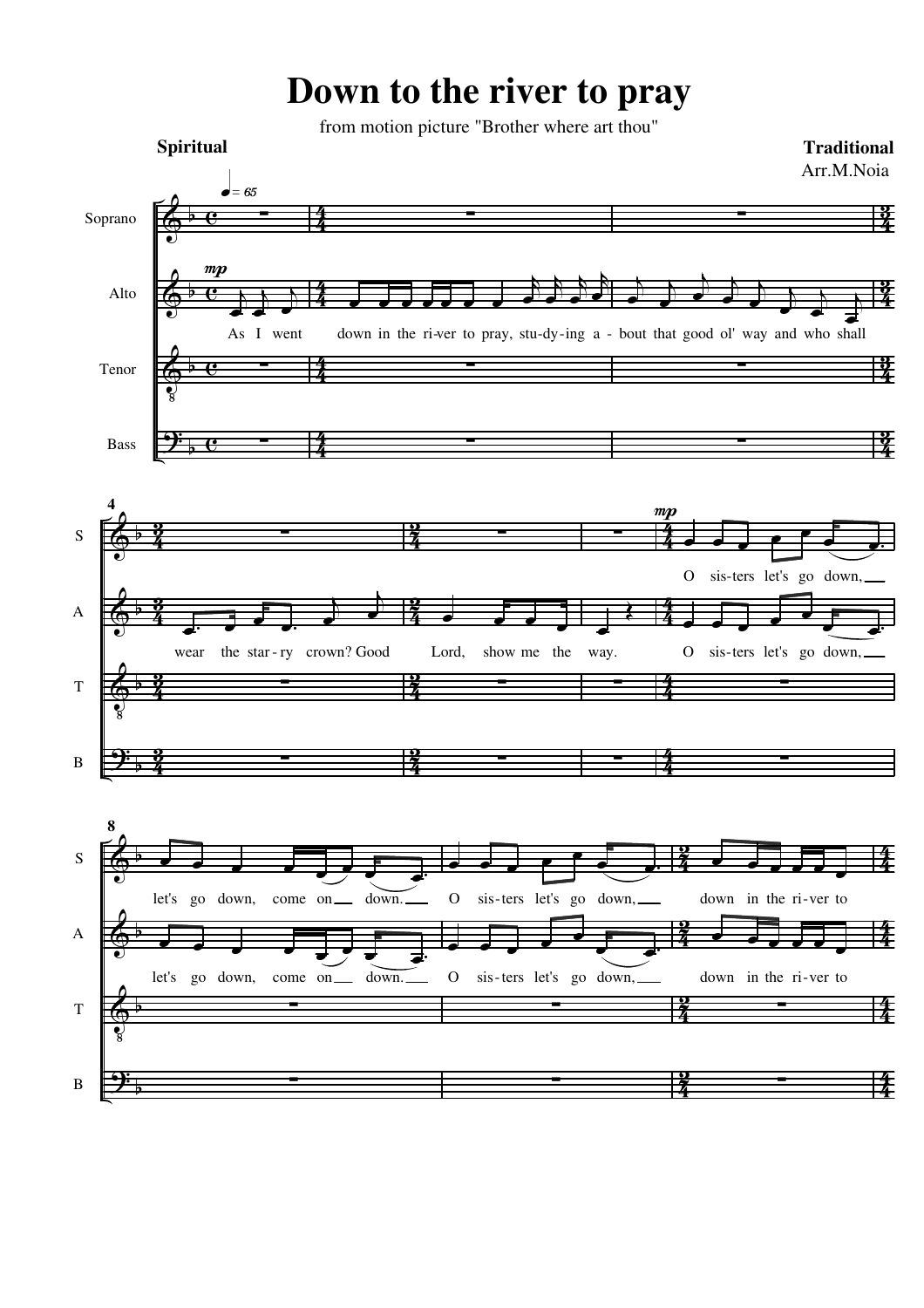

As I went down in the ri-ver to pray stu-dy-ing a - bout the good ol' way and who shall



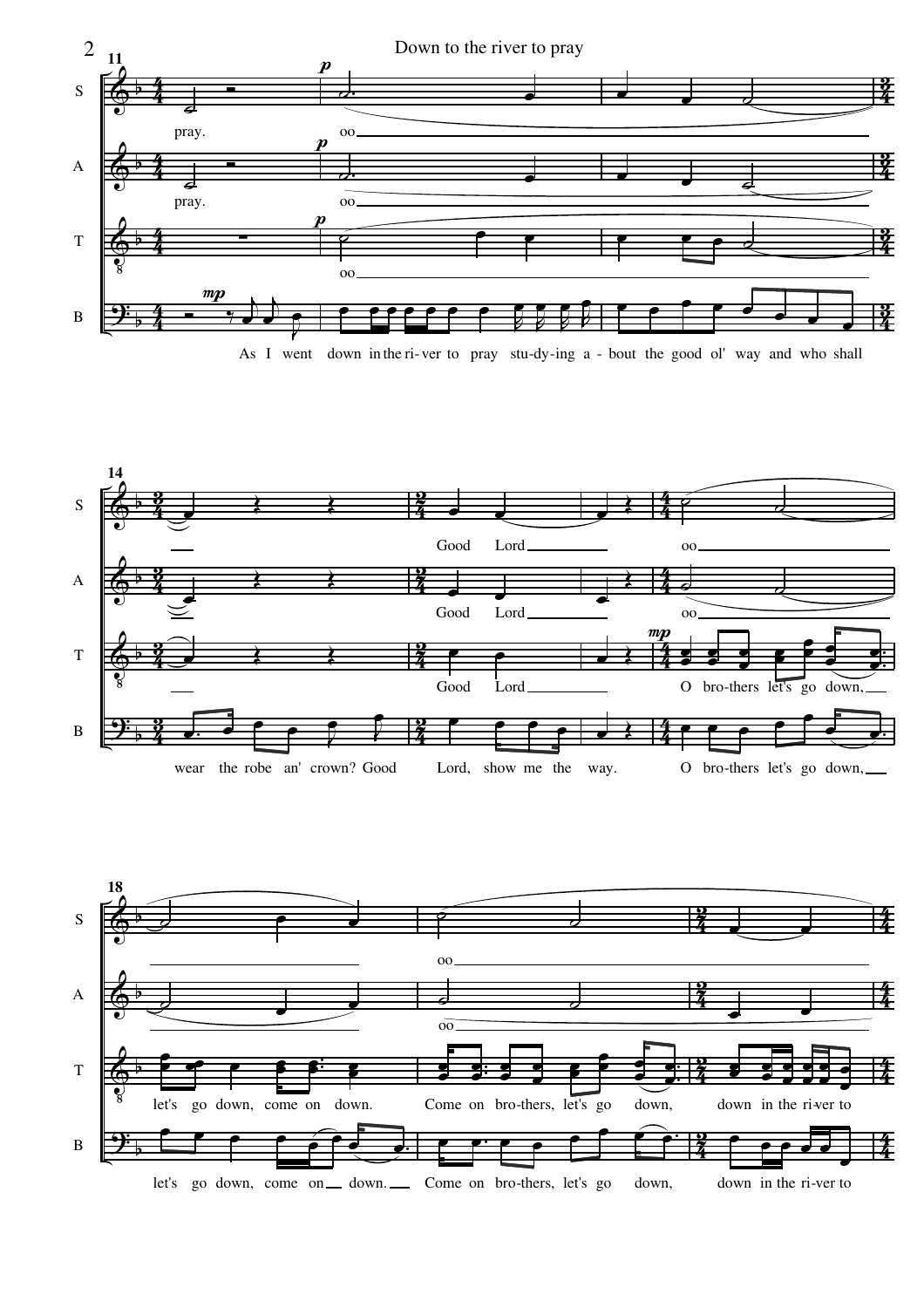



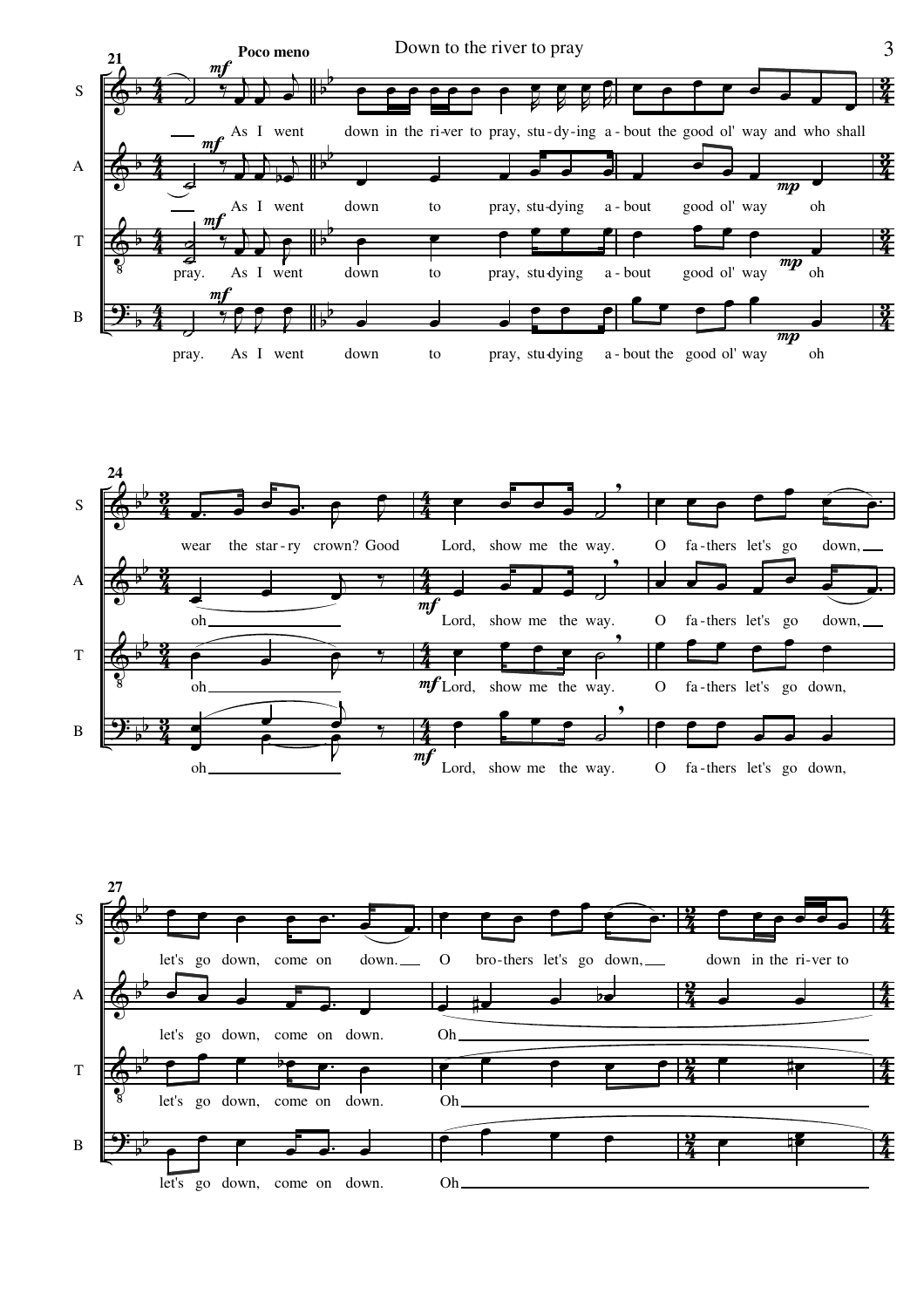